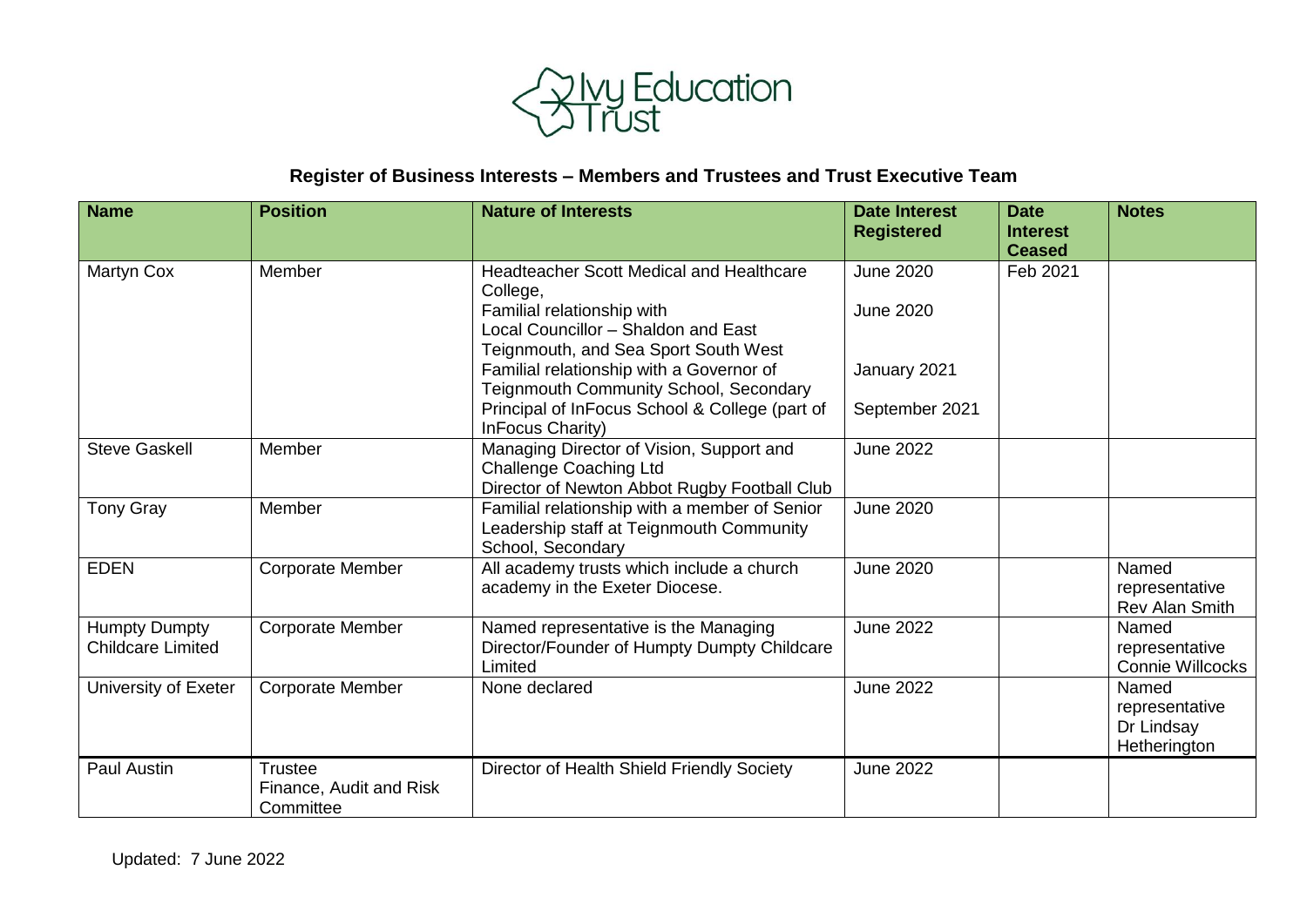

| <b>Name</b>             | <b>Position</b>                                                                                  | <b>Nature of Interests</b>                                                                                                                                                     | <b>Date Interest</b><br><b>Registered</b> | <b>Date</b><br><b>Interest</b> | <b>Notes</b> |
|-------------------------|--------------------------------------------------------------------------------------------------|--------------------------------------------------------------------------------------------------------------------------------------------------------------------------------|-------------------------------------------|--------------------------------|--------------|
| Simon Copper            | <b>Trustee</b><br>People and Values<br>Committee                                                 | <b>Employed by Exeter City Council</b>                                                                                                                                         | <b>June 2022</b>                          | <b>Ceased</b>                  |              |
| <b>Babette Fuller</b>   | <b>Trustee</b><br><b>Quality of Education</b><br>Committee<br>Safeguarding and SEND<br>link      | None declared                                                                                                                                                                  | September 2021                            |                                |              |
| Steven Jackson          | <b>Trustee</b><br>Member of the Finance,<br><b>Audit and Risk Committee</b>                      | Employed by Kier Ltd<br>Director of Ivy Educational Services Ltd                                                                                                               | May 2021<br>February 2022                 |                                |              |
| Paul Lilley             | <b>Trustee</b><br>Vice Chair of Trust Board<br>Chair of Finance, Audit<br>and Risk Committee     | Director at Friends Helping Hands Ltd, Lucwin<br>Ltd<br>Family member employed at Teignmouth<br><b>Community School, Mill Lane</b><br>Director of Ivy Educational Services Ltd | <b>June 2020</b><br><b>June 2021</b>      |                                |              |
| <b>Rev Gareth Regan</b> | <b>Foundation Trustee</b><br>People and Values<br>Committee                                      | Team Vicar (Newton Abbot Benefice)                                                                                                                                             | <b>June 2022</b>                          |                                |              |
| <b>Tony Smith</b>       | <b>Trustee</b><br><b>Chair of Trust Board</b>                                                    | Trustee of Pavillions Trust, Teignmouth<br>Trustee of Viscount Nelson Education Network<br>Director of Ivy Educational Services Ltd                                            | January 2021<br><b>June 2021</b>          |                                |              |
| <b>Katie York</b>       | Trustee<br>Chair of Quality of<br><b>Education Committee</b><br>Member of Policy Review<br>Group | Familial relationship with a Governor of<br>Teignmouth Community School, Secondary                                                                                             | <b>July 2020</b>                          |                                |              |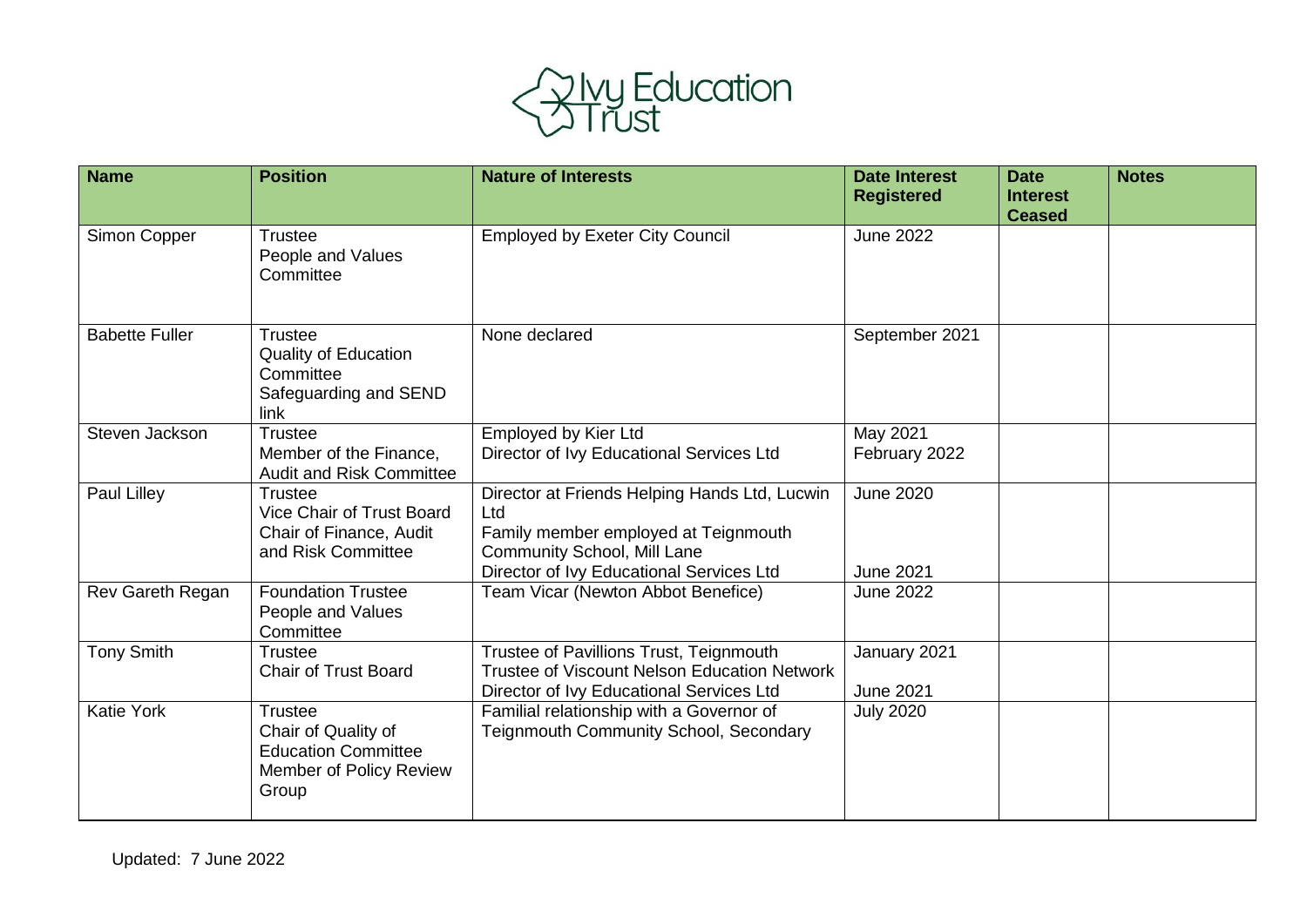

| <b>Name</b>          | <b>Position</b>                                                             | <b>Nature of Interests</b>                                                                                                                                                                                | <b>Date Interest</b><br><b>Registered</b> | <b>Date</b><br><b>Interest</b><br><b>Ceased</b>     | <b>Notes</b>                     |
|----------------------|-----------------------------------------------------------------------------|-----------------------------------------------------------------------------------------------------------------------------------------------------------------------------------------------------------|-------------------------------------------|-----------------------------------------------------|----------------------------------|
| Paul Cornish         | <b>Executive Director of</b><br>Education                                   | Governor of Chances Educational Support<br><b>Services</b><br>Familial relationship with member of staff at<br><b>Teign School</b><br>Familial relationship with employee at Babcock<br>LDP/DCC 0-25 Team | <b>June 2022</b>                          |                                                     | Since June 2021<br>Prior to 2020 |
| <b>Scott Deeming</b> | <b>Chief People Officer</b><br><b>Company Secretary</b><br><b>Trust DSL</b> | COO - Osprey Learning Trust<br>Committee member of Sidmouth Town AFC                                                                                                                                      | <b>June 2020</b><br>April 2021            | <b>June 2022</b>                                    |                                  |
| Nick Hill            | <b>Chief Operating Officer</b>                                              | COO of Ivy Education Trust<br>Governor of Horrabridge Primary and Nursery<br>School                                                                                                                       | <b>June 2022</b>                          |                                                     | Since July 2015                  |
| Katy Quinn           | <b>Chief Executive Officer</b>                                              | CEO - Ivy Education Trust<br>Principal, TCS Mill Lane<br>Director of Osprey Educational Services Ltd<br>Governor of Chances Educational Support<br><b>Services</b>                                        | <b>June 2020</b><br>October 2020          | September<br>2021<br><b>June 2021</b><br>April 2021 |                                  |
| Jon Newman           | <b>Chief Finance Officer</b>                                                | CFO - Ivy Education Trust                                                                                                                                                                                 | <b>June 2020</b>                          |                                                     |                                  |

## **Served and resigned within the past 12 months**

| <b>Name</b> | <b>Position</b>                                                                                                               | <b>Nature of Interests</b>                                                                                 | <b>Date Interest</b><br><b>Registered</b> | <b>Date</b><br><b>Interest</b><br><b>Ceased</b> | <b>Notes</b>                       |
|-------------|-------------------------------------------------------------------------------------------------------------------------------|------------------------------------------------------------------------------------------------------------|-------------------------------------------|-------------------------------------------------|------------------------------------|
| Pat Henchie | Trustee<br><b>Foundation Trustee</b><br>Member of Vulnerable<br><b>Children Committee</b><br>Member of Policy Review<br>Group | Charity Trustee of The Alice Cross and<br>Kingsway Residents Association.<br>The Richmond National Schools | June 2020                                 |                                                 | Resigned wef 1<br><b>June 2022</b> |